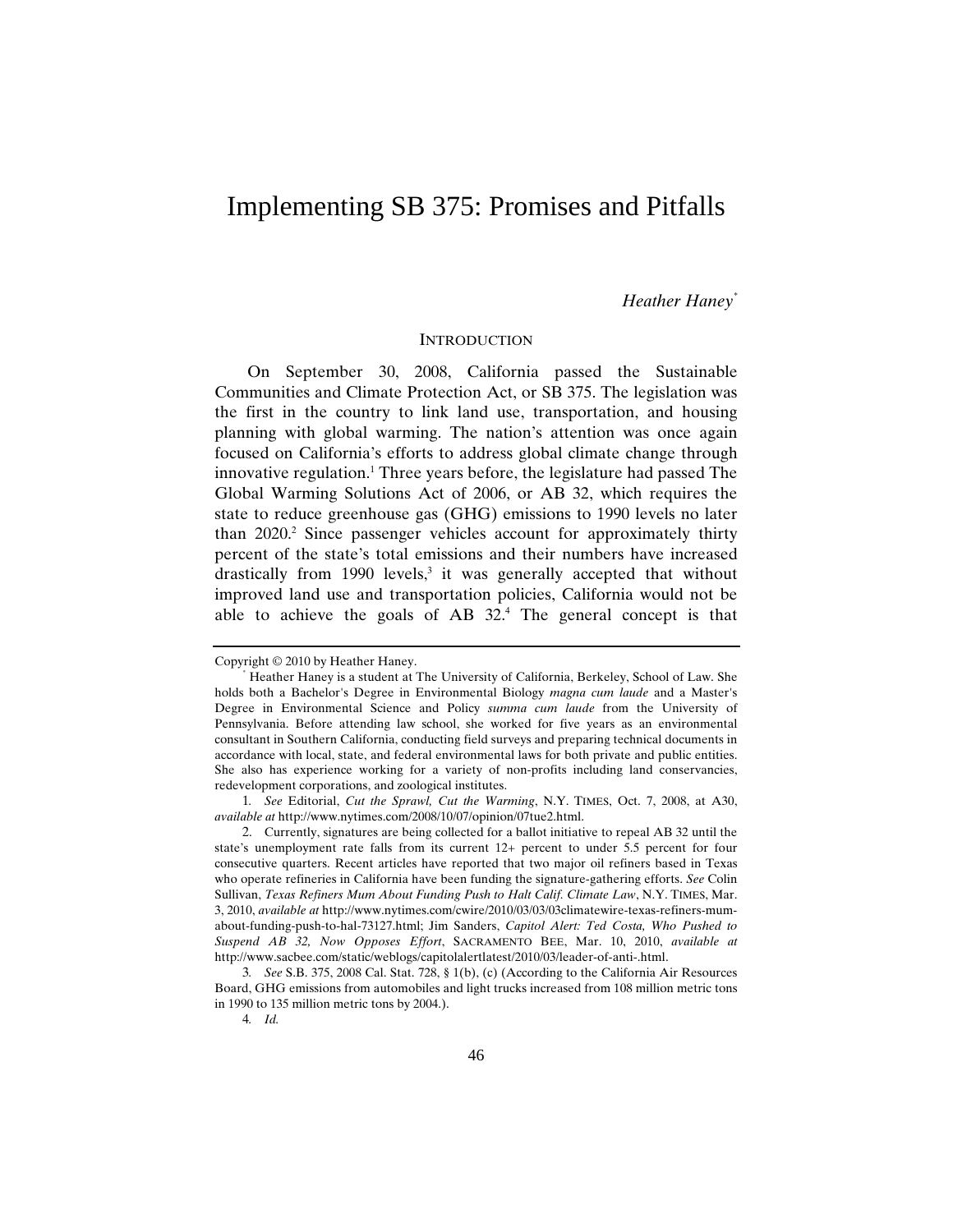movement away from low-density suburban "sprawl" and toward higherdensity, transit-oriented development that is less dependent on the private automobile would lead to lower GHG emissions.

SB 375 has three goals: (1) to use the regional transportation planning process to help achieve the goals of AB 32; (2) to provide possible streamlining of California Environmental Quality Act (CEQA) procedures for residential projects, helping achieve the GHG emissions reduction goals; and (3) to coordinate the regional housing needs allocation process with the regional planning process. It builds upon existing regulatory structures and seeks to incentivize more compact development through project funding and process streamlining.

This Article will discuss the legislative history behind SB 375, the current language of the statute, what compromises were made in developing its final language, what potential obstacles may arise in implementing the law, and suggestions on additional legislative and administrative steps that should be taken to practically achieve its goals.

# I. LEGISLATIVE HISTORY PRE-SB 375— THE IMPLEMENTATIONOF AB 32

In September 2006, Governor Schwarzenegger signed AB 32, granting the California Air Resources Board (CARB) broad authority over any "source" of GHG emissions.<sup>5</sup> In addition, CARB was authorized to require participation in programs to reduce GHG emissions and to monitor compliance with statewide GHG limits.<sup>6</sup>

AB 32 set certain benchmarks for CARB. By January 1, 2008, CARB was required to adopt regulations requiring monitoring and annual reporting of GHG emissions from the most important sources.<sup>7</sup> CARB met that deadline and is now focusing on meeting the next benchmark of January 1, 2011 by establishing GHG emission limits and emission reduction measures necessary to achieve 1990 levels.<sup>8</sup> These GHG emission limits and reduction measures are to become operative by January 1, 2012.<sup>9</sup>

Planning experts and CARB quickly realized that even if cars become more efficient and run on cleaner fuels, meeting AB 32's GHG emissions reduction targets will require Californians to drive less.<sup>10</sup> Their idea was that through strategic regional planning there could be a

<sup>5.</sup> CAL. HEALTH & SAFETY CODE § 38560 (West 2010).

<sup>6</sup>*. Id.* § 38562.

<sup>7</sup>*. See id.* § 38550.

<sup>8</sup>*. See id* § 38562(a).

<sup>9</sup>*. Id.*

<sup>10</sup>*. See* CALIFORNIA AIR RESOURCES BOARD, CLIMATE CHANGE SCOPING PLAN: A FRAMEWORK FOR CHANGE PURSUANT TO AB 32 THE CALIFORNIA GLOBAL WARMING SOLUTIONS ACT OF 2006 (2008), *available at* http://www.arb.ca.gov/cc/scopingplan/document/ scopingplandocument.htm.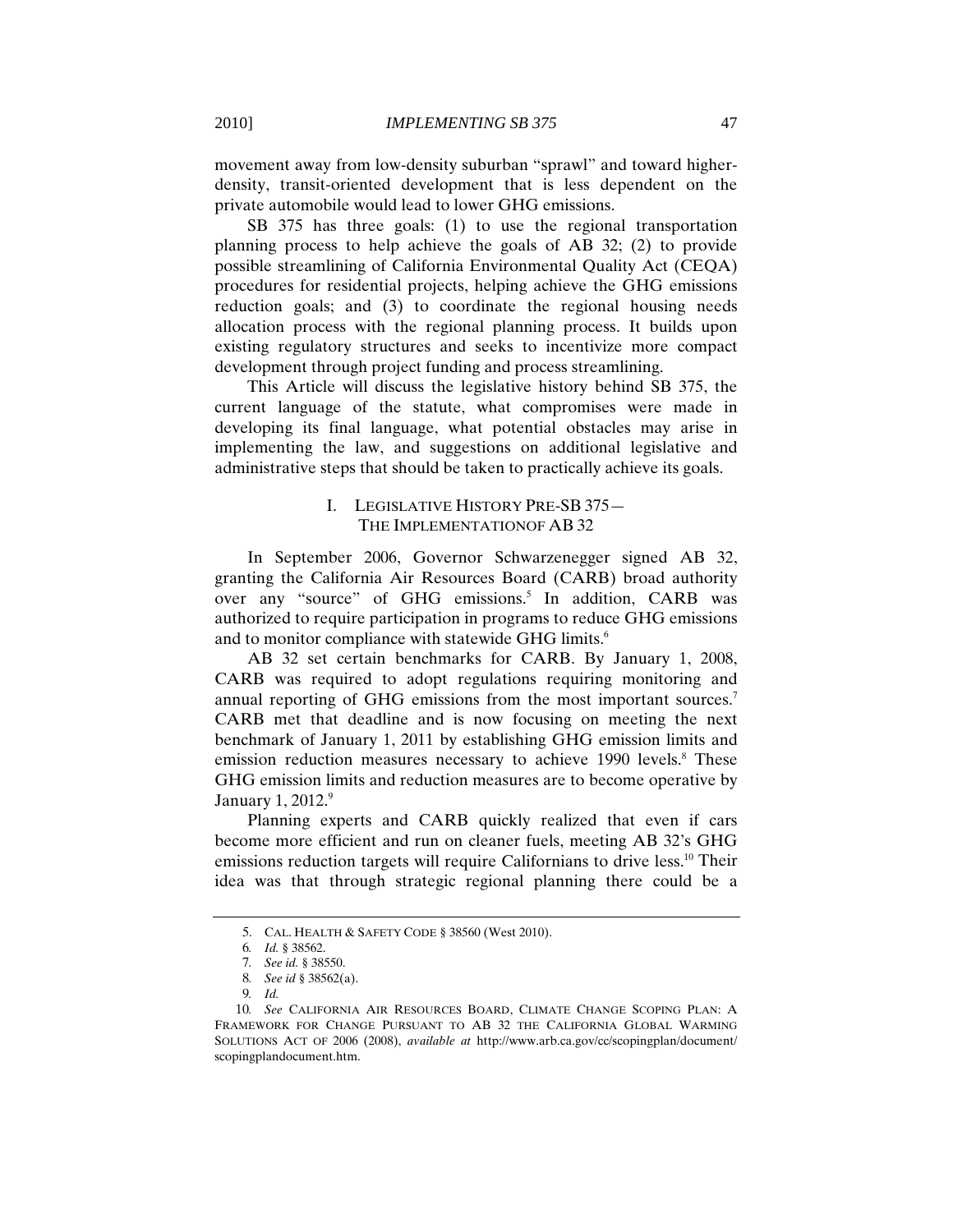reduction in the number of trips and vehicle miles traveled (VMTs).<sup>11</sup> Although this is easily said, adopting new development patterns requires changing local land use polices, an arena of already complex procedures involving deeply entrenched agencies typically opposed to change. SB 375 sets in motion a regional planning process to do just that.

## II. OVERVIEW OF SB 375

SB 375 went into effect on January 1, 2009 and targets GHG emissions from passenger vehicles and light trucks.<sup>12</sup> It is the product of much political compromise. Senator Steinberg called it "an unlikely and powerful coalition for changing the way we think and act about sustainable growth."<sup>13</sup> The statute endured twelve amendments, with developers, environmentalists, and local and regional governments adding their concerns and making concessions before its eventual adoption.14 As a result of these compromises, the statute sacrificed strict mandates and instead opted for an incentives-only approach. The bill has something for everyone, while leaving several issues open to interpretation and the will of concerned parties. Although critics are skeptical of "carrot with no stick" laws, at a minimum SB 375 is the first step toward creating an overarching strategy for pursuing regional transportation-oriented development and reaching the goals of AB 32. In addition, SB 375 not only provides a means for achieving the AB 32 goals for cars and light trucks; it also provides more certainty for local governments and developers by framing how these reduction goals from daily transportation could be achieved.<sup>15</sup>

#### *A. Regional GHG Emissions Targets*

SB 375 first requires CARB to establish GHG emissions reduction targets for all eighteen Metropolitan Planning Organizations  $(MPOs)^{16}$  in the state for 2020 and 2035 by September 30, 2010. 17 CARB appointed the Regional Targets Advisory Committee to recommend ways to reduce

<sup>11.</sup> *Id.* at 49–50.

<sup>12.</sup> S.B. 375, 2008 Cal. Stat. 728, § 1(a).

<sup>13.</sup> Darrell Steinberg, Cal. State Sen., Comments at SB 375 Press Conference (Aug. 8, 2008), *available at* http://www.ecovote.org/podcast/sb375-press-conf.m4v.

<sup>14.</sup> Complete legislative history of SB 375 is available at http://www.leginfo.ca.gov/pub/07- 08/bill/sen/sb\_0351-0400/sb\_375\_bill\_20080930\_history.html.

<sup>15</sup>*. See* BILL HIGGINS, LEAGUE OF CALIFORNIA CITIES, TECHNICAL OVERVIEW OF SB 375 (V. 1.3) 2 (2009), *available at* http://www.cacities.org/sb375summary [hereinafter LEAGUE OVERVIEW].

<sup>16.</sup> MPOs are federally-mandated and federally-funded transportation policy-making organizations in the United States that are made up of representatives from local government and governmental transportation authorities. Any urbanized area with a population greater than 50,000 is mandated to create a MPO in order to ensure that federal funding for transportation projects and programs is channeled through a comprehensive planning process.

<sup>17.</sup> S.B. 375, 2008 Cal. Stat. 728, § 1(a).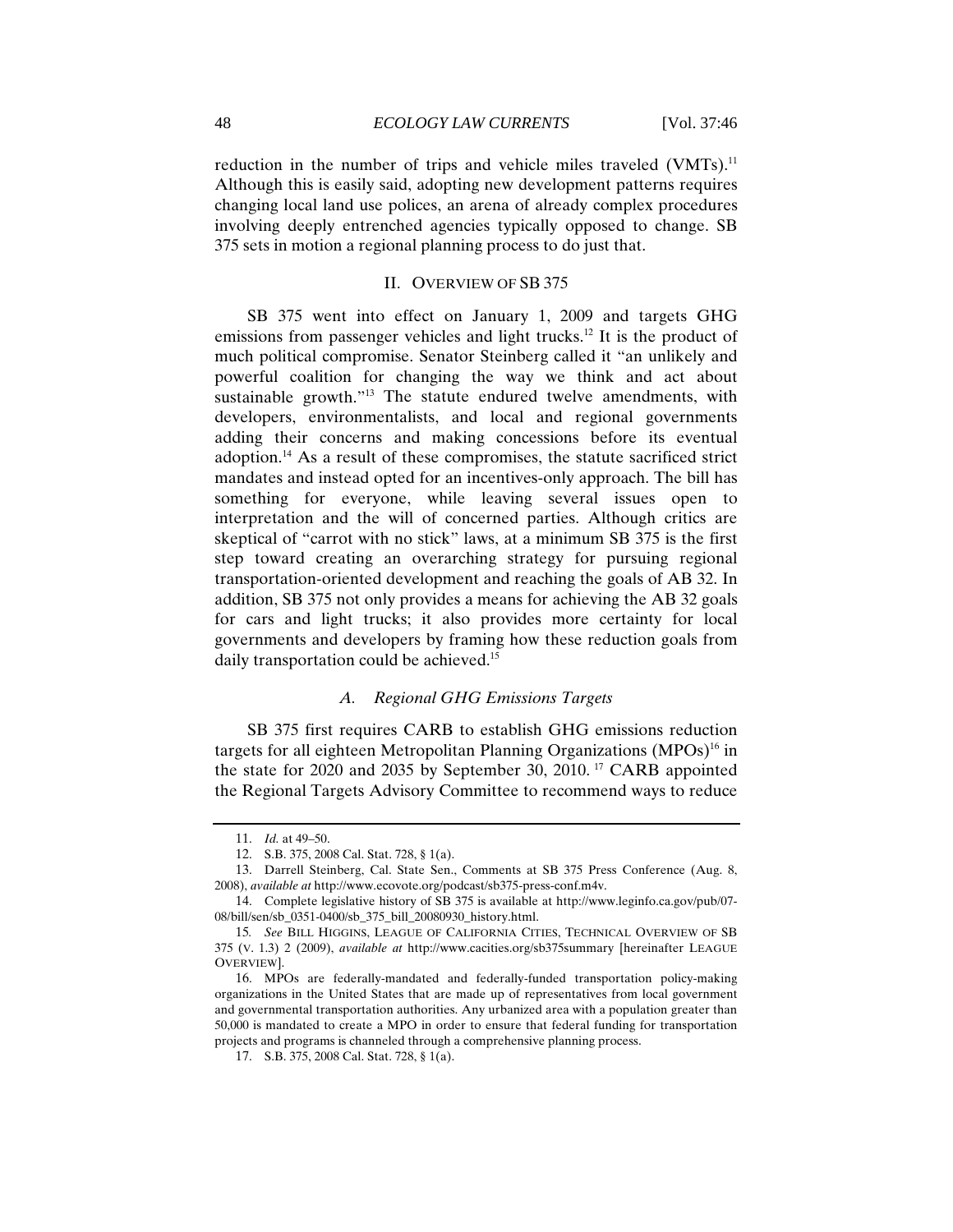emissions from each of California's eighteen MPOs. The twenty-onemember committee includes local government representatives of the MPOs, affected air districts, coalitions of cities and counties, and members of the public.<sup>18</sup> On October 9, 2009, the committee issued its final report to CARB recommending the establishment of reduction targets that it says must be "ambitious" enough to meet AB 32's mandate, but "achievable"—in other words, within each region's financial and political grasp.<sup>19</sup> The focus is now on CARB, which must begin a consultation process with each of the MPOs to estimate baseline emissions that are "ambitious yet achievable" depending on regional transportation projects.

#### *1. Sustainable Communities Strategies*

Once the targets are set, the real planning begins as MPOs must update their Regional Transportation Plans (RTPs) so that the resulting development patterns and supporting transportation networks reduce GHG emissions in accordance with their regional thresholds.<sup>20</sup> The keystone of this is the development of a Sustainable Communities Strategy (SCS). Each RTP must develop and adopt an SCS as a land use blueprint to reach the targeted GHG reductions from passenger vehicles and light trucks if there is any feasible way to do so. But how does CARB determine when an SCS is "feasible?" Although the definition of "feasible" is the same as that used in CEQA, CARB's "determination of 'feasibility' is a quasi-legislative act that is reviewable under the 'arbitrary and capricious' standard instead of the 'substantial evidence' standard."21 CARB's finding of feasibility is thus granted substantial judicial deference.

## *2. Alternative Planning Strategies*

If a MPO cannot feasibly meet its GHG emission reduction target in an SCS, an Alternative Planning Strategy (APS) must be prepared.<sup>22</sup> This alternative strategy must "identify the principal impediments" to achieving regional targets and show how the emission reductions will be met through alternative development patterns, infrastructure, or additional transportation measures or policies.23 Presumably, since the APS is not integrated into the RTP, it would contain more severe

<sup>18.</sup> CAL. GOV'T. CODE § 65080(b)(2)(A)(i).

<sup>19.</sup> BILL HIGGINS, LEAGUE OF CALIFORNIA CITIES, ABRIDGED SUMMARY OF RTAC REPORT 2 (2009), *available at* http://www.cacities.org/resource\_files/28374.RTACExtended Summary.pdf.

<sup>20</sup>*. See* CAL. GOV'T. CODE § 65080(b)(2)(A)(i).

<sup>21.</sup> LEAGUE OVERVIEW, *supra* note 15, at 5 n.18.

<sup>22.</sup> CAL. GOV'T CODE § 65080(b)(2)(B)(vii).

<sup>23</sup>*. Id.* § 65080(b)(2)(I)(i); *see also id.* § 65080(b)(2)(I).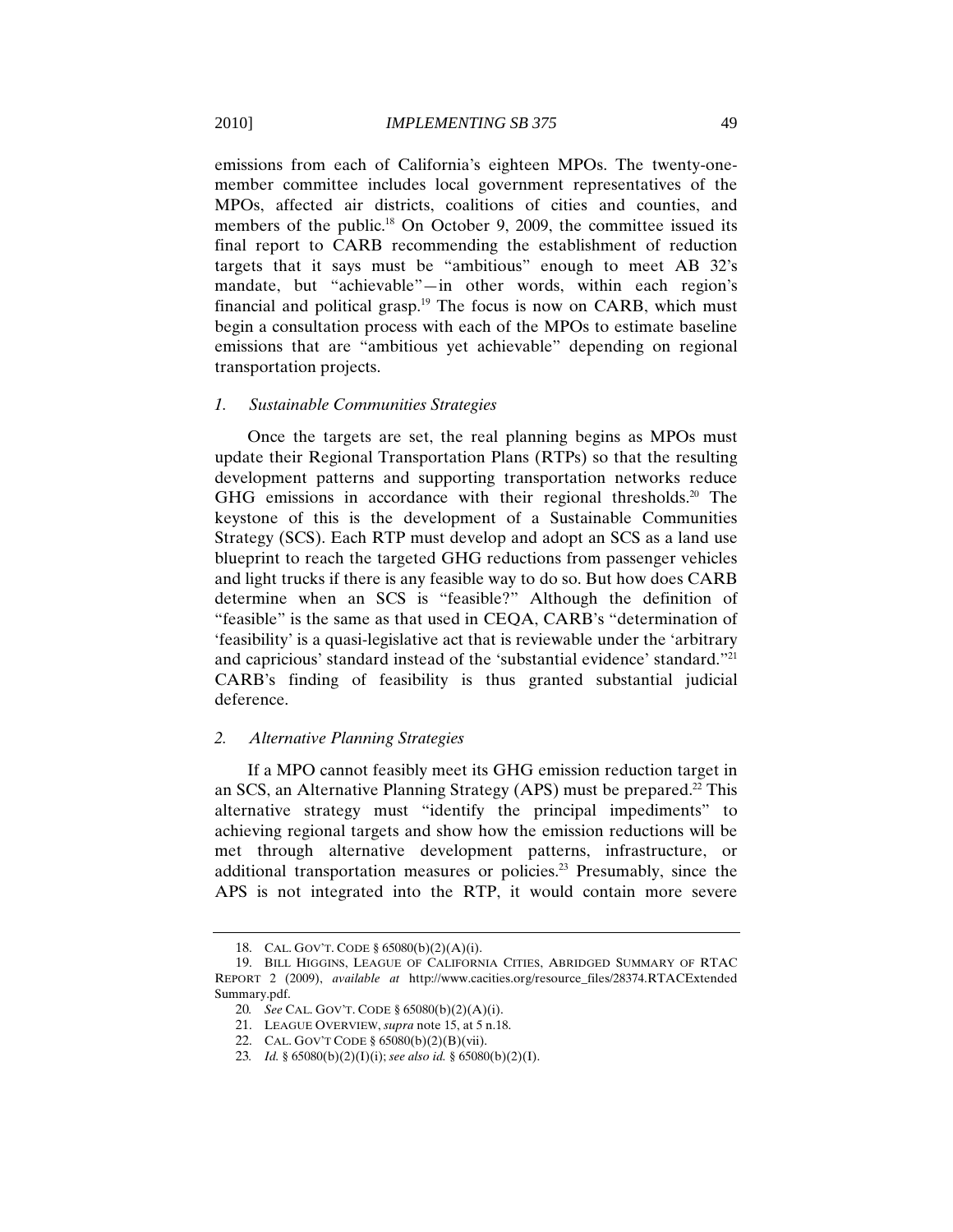limitations on development than the SCS in order to ensure that the GHG reduction goals are met.

## *3. Federal Funding and Local Government Conformity*

Although many have asked if the choice between developing an SCS or APS matters, there are at least some potential benefits to the SCS. The first is the possible effect of federal transportation funding to the region. An acceptable SCS is incorporated into the RTP, while an APS is not. SB 375 makes it clear that local government transportation projects that are identified in the RTP and are consistent with the SCS are given priority for federal transportation funding. Thus, projects that are not consistent with the SCS, or are developed under an APS, could have transportation funding withheld, which may result in an increased need for privately financed transportation infrastructure (such as toll roads) to serve developments that are found inconsistent. A prior version of the bill would have explicitly prohibited the funding of inconsistent or APS projects, but that language was altered.24

It is important to note that neither the SCS nor APS directly affect or supersede local land use decisions, and in neither case must local general plans, local specific plans, or local zoning be consistent with the documents.<sup>25</sup> Although local planning agencies are encouraged to conform their various planning documents with the SCS or APS, they are under no obligation to do so.<sup>26</sup> The senate had no delusions that the success of SB 375 was in the hands of the local governments, stating "[t]his bill is . . . built on faith that cities and counties will voluntarily implement the SCS or at least respond to regional political pressure to do so."27

Although local governments are given the choice of whether or not to comply with SB 375, the possibility of losing federal transportation funds is serious. In addition, if regions develop integrated land use, housing, and transportation plans that meet the SB 375 targets (either

<sup>24.</sup> Many city and county governments drafted "Oppose Unless Amended" memoranda directed at early versions of the bill. *See, e.g.*, CELIA MCADAM, PLACER COUNTY TRANSP. PLANNING AGENCY, LEGISLATIVE POSITION: SB 375: UPDATE (2008), *available at*  http://www.tahoegateway.com/agendas/board/2008/August08/J.pdf. Sen. Steinberg ensured maintenance of California's current land use status quo by inserting explicit guarantees of local government autonomy into the law: "Nothing in this section shall require a city's or county's land use policies and regulations, including its general plan, to be consistent with the regional transportation plan or an alternative planning strategy." CAL. GOV'T CODE §  $65080(b)(2)(K)$ . Nowhere in the statute is the receipt of transportation funding made contingent on local compliance with or adoption of the compact scenarios of a SCS or APS.

<sup>25</sup>*. See* CAL. GOV'T CODE § 65080(b)(2)(H).

<sup>26</sup>*. Id.* § 65080(b)(2)(J).

<sup>27.</sup> MARK STIVERS, SENATE TRANSP. & HOUSING COMM., BILL ANALYSIS, S.B. 375, 2007–08 Sess., at 13 (2008), *available at* http://www.leginfo.ca.gov/pub/07-08/bill/sen/sb\_0351- 0400/sb 375 cfa 20080903 100317 sen comm.html.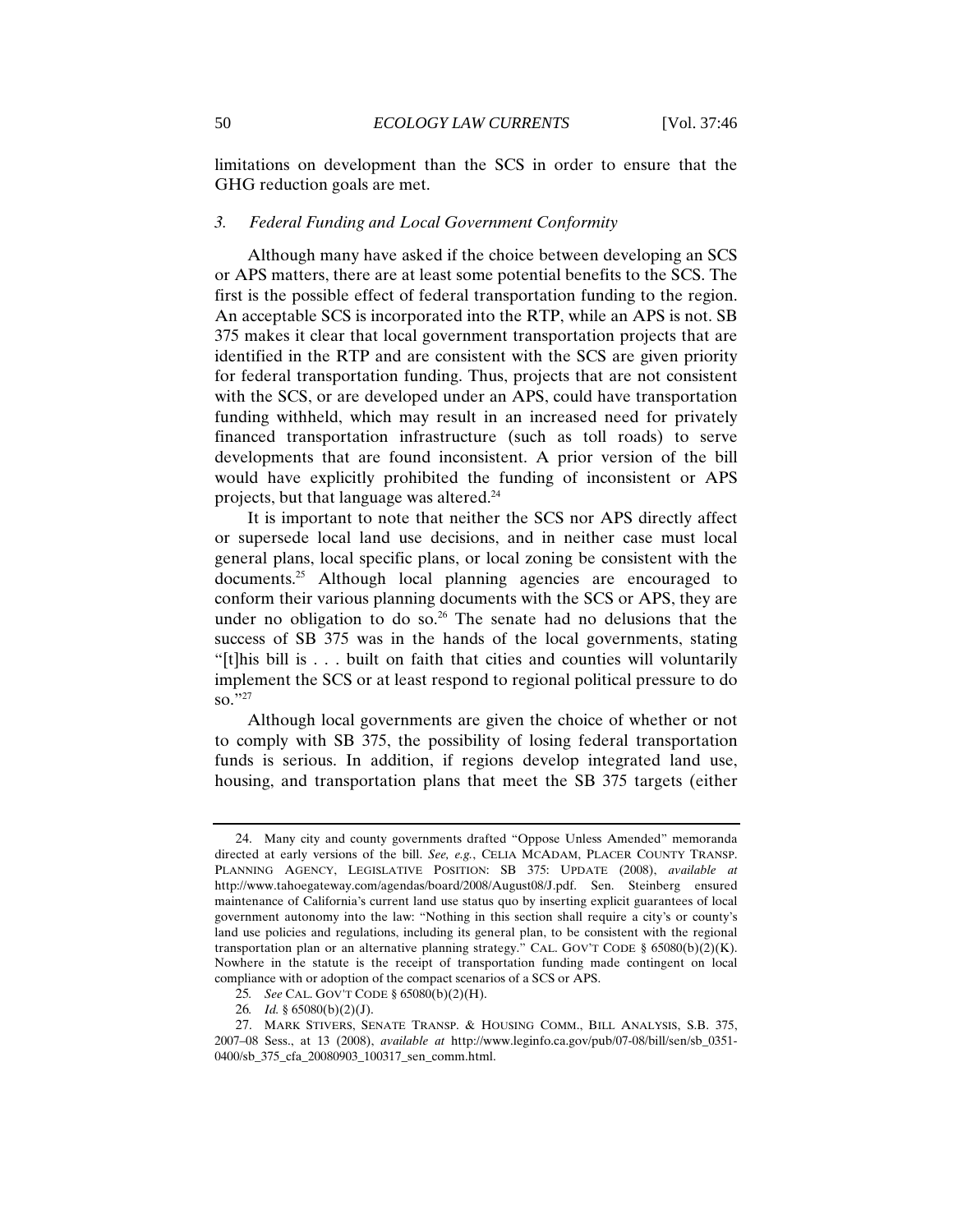through an SCS or APS) then new residential and mixed-use residential projects can be relieved of certain review requirements imposed by CEQA.

#### *B. CEQA Exemptions and Streamlining*

In this incentive-driven legislation, the major "carrot" dangled before both private and public developers is lessened burdens under CEQA. SB 375 offers CEQA streamlining for two basic forms of compact transit-based projects: residential or mixed-use projects consistent with SCS (or APS), and transit priority projects. $^{28}$ 

### *1. Residential or Mixed-Use Projects Consistent with SCS/APS*

In its Environmental Impact Report (EIR), a residential or mixeduse project that is consistent with the SCS/APS is not required to discuss "growth-inducing impacts"29 or GHG effects from passenger vehicles and light truck trips nor include a less dense alternative to reduce GHGs.<sup>30</sup> However, this CEQA streamlining is minimal at best, and only applies to projects containing at least seventy-five percent residential development.<sup>31</sup>

# *2. Transit Priority Projects*

Transit Priority Projects (TPPs) must meet four requirements to be eligible for various CEQA reprieves: 1) be consistent with an approved SCS or APS; 2) contain at least fifty percent residential use; 3) have a minimum net density of twenty units per acre; and 4) be located within one-half mile of a major transit stop or high quality transit corridor included in a RTP.<sup>32</sup> Projects deemed TPPs are eligible for review under a Sustainable Communities Environmental Assessment (SCEA), rather than a traditional EIR. This SCEA is similar to already familiar CEQA streamlining documents, the Negative Declaration and Mitigated Negative Declaration. Under a SCEA the project need not: 1) consider prior cumulative effects mitigated in earlier EIRs; 2) repeat the analysis of growth-inducing effects; or 3) repeat car and light truck effects on

<sup>28.</sup> CAL. GOV'T CODE § 65080(b)(2)(I).

<sup>29.</sup> CEQA defines "growth-inducing impacts" as "ways in which the proposed project could foster economic or population growth, or the construction of additional housing, either directly or indirectly, in the surrounding environment. Included in this are projects which would remove obstacles to population growth . . . [or] requir[e] construction of new facilities that could cause significant environmental effects." CAL. CODE REGS. tit. 14, § 15126.2(d).

<sup>30.</sup> CAL. PUB. RES. CODE § 21159.28(a).

<sup>31</sup>*. See* CAL. PUB. RES. CODE § 21159.28(d).

<sup>32. &</sup>quot;Transit priority projects" is defined in CAL. PUB. RES. CODE § 21155(b). "Major transit stop" is defined in CAL. PUB. RES. CODE §§ 21064.3, 21155(b). "High quality transit corridor" is defined in CAL. PUB. RES. CODE § 21155(b).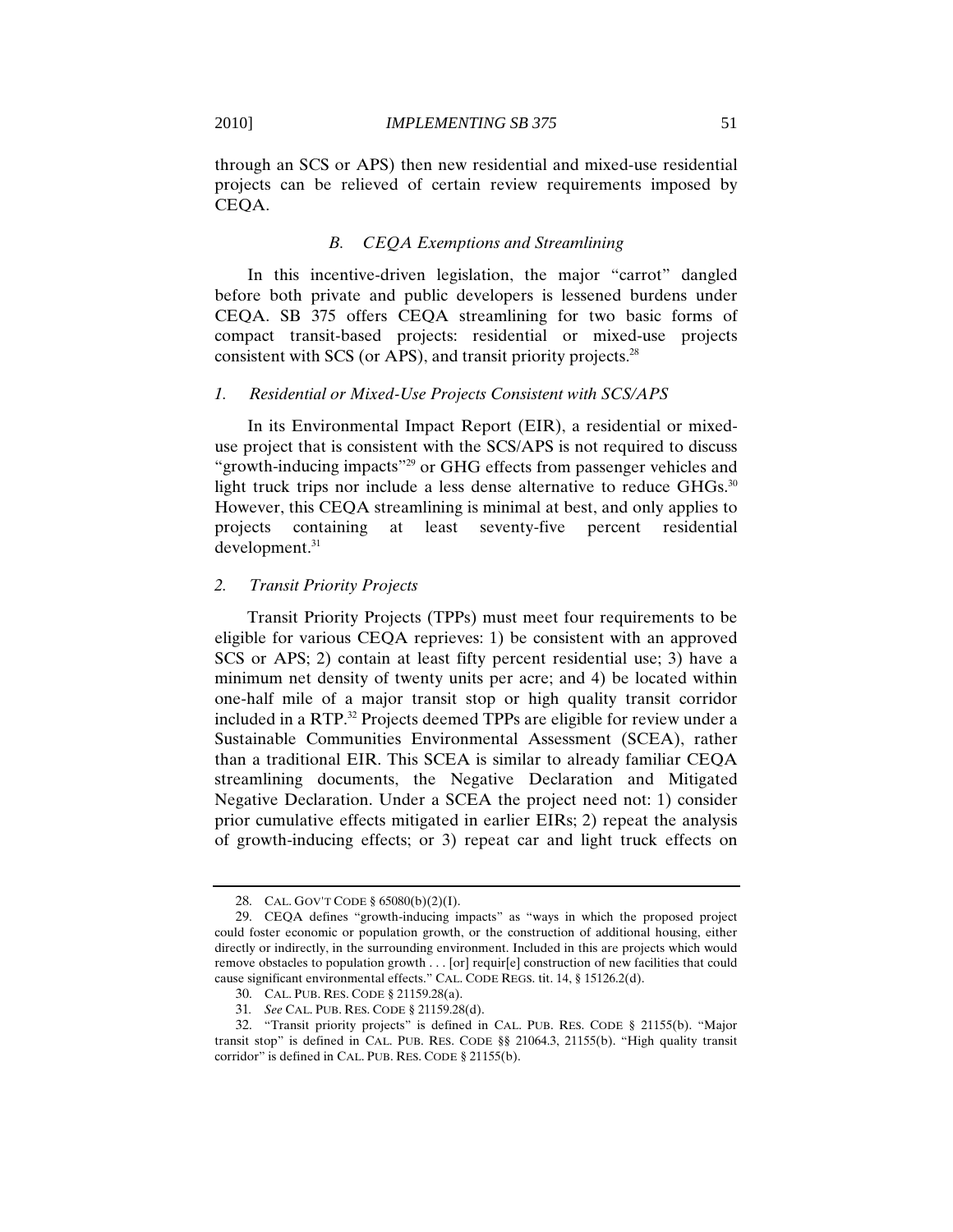GHG emissions or the regional transportation network. In addition, the SCEA gains a higher level of deference in the courts, which employ the substantial evidence standard and not a fair argument standard during review.33

In addition, some TPPs may meet more rigorous requirements and be declared "sustainable communities projects," making them completely exempt from CEQA mandates. $34$  For a TTP to reach this level, the legislative body of the lead agency must conduct a public hearing and find that eight environmental criteria, seven landuse criteria, and one of three affordable housing criteria have all been met.<sup>35</sup> Given the extent of these requirements, it is unlikely that many projects will be deemed "sustainable communities projects" and qualify for full CEQA exemption.

# *C. Housing Element Reform*

SB 375 requires that planning for transportation and housing occur together in order to reflect the necessary balance between jobs and housing within a region. To accomplish this goal, these historically separate planning areas are assessed together using the regional employment projections in the applicable regional transportation plan.<sup>36</sup> The bill extends the general plan housing element update period from five to eight years, synchronizing it with the eight-year Regional Housing Needs Allocation periods. $37$  The housing allocation plan must be consistent with the development pattern in the SCS. Once the housing element has been submitted, local governments have three years to rezone parcels to demonstrate consistency with the SCS. If they fail to rezone within the three-year period, SB 375 provides two remedies: 1) a private right of action to require rezoning within sixty days or to force the local government to overturn the denial of a consistent project;<sup>38</sup> or 2) the local government is simply not allowed to disapprove a housing development project (or impose other discretionary measures to make the project infeasible) if the project has at least forty-nine percent affordable housing.39 Not only may any interested person bring an action to require a city to complete its rezoning within sixty days, the court may also impose sanctions on the local government.<sup>40</sup> This alignment of housing allocation and transportation planning, and the degree to which

<sup>33</sup>*. Id.* § 21155.

<sup>34</sup>*. Id.* § 21155.2.

<sup>35</sup>*. Id.* § 21155.1(a)–(c).

<sup>36.</sup> CAL. GOV'T CODE § 65584.01(d)(1).

<sup>37</sup>*. Id.* § 65588.

<sup>38</sup>*. Id.* § 65587(c).

<sup>39</sup>*. Id.* § 65583(g).

<sup>40</sup>*. Id.* § 65587(d)(1).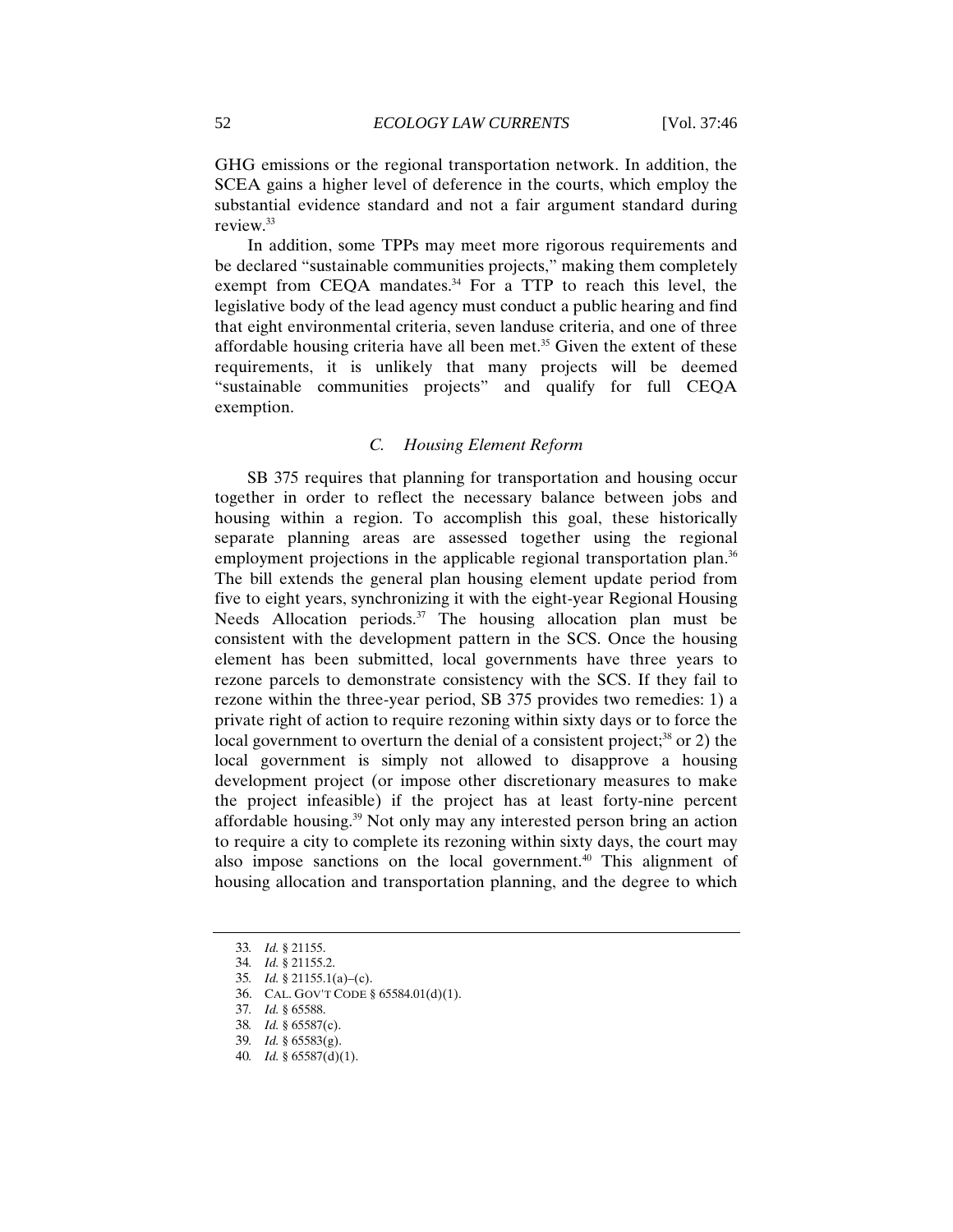it compels local governments to accommodate affordable housing, is one of the most extraordinary aspects of SB 375.41

However, this is premised on the existence of an approved SCS. By allowing an APS that is wholly separate from the RTP, these mandates for internal consistency among the documents and the smart growth priorities they represent could be lost.

#### III. OBSTACLES TO IMPLEMENTATION

#### *A. Feasibility and APS*

The presence of an approved and adopted SCS incorporated into the RTP is central to the success of SB 375. This document is the keystone to administrative reconstruction and the harmonization it hopes to achieve, and when removed the entire structure quickly falls apart. While it is true that local governments are under no mandate to adopt either an SCS or APS as part of their own General Plan, MPOs are required to include the SCS as part of their RTP. If a particular region makes development of an SCS impossible under the "feasibility" rubric, then an APS is required, effectively removing any additional requirements under SB 375.

Not requiring the APS to be included in the RTP and instead allowing it to be a separate document is a marked departure from many of the original drafts of the statute. The ultimate exclusion of the APS from the RTP is the result of intense local government lobbying, allowing for regional compliance under the law while leaving policy and funding choices unaffected and areas under an APS with virtually no practical requirements under SB 375. This concession fundamentally weakens the statute, but was likely necessary if the bill was ever going to be adopted. The hope is that MPOs will agree with the smart growth goals of SB 375 and develop "feasible" SCSs, or that CARB will hold MPOs accountable if they try to skirt the requirement. Over the past year, multiple workshops were held across the state to encourage local and regional agencies to effectively implement SB 375.42

## *B. Permanent Funding Source*

One of the biggest issues that must be overcome for this law to reach its goals is funding. When SB 375 was passed, no source of funding was identified for the additional duties the law requires of regional agencies.

<sup>41</sup>*. See* John Darakjian, *SB 375: Promise, Compromise and the New Urban Landscape*, 27 UCLA J. ENVTL. L. & POL'Y 371 (2009).

<sup>42</sup>*. See, e.g.*, Local Government Commission, Implementing SB 375, http://www.lgc.org/events/past/2009.html (last visited Apr. 23, 2010); Great Communities Collaborative, Implementing SB 375 Workshop, http://www.greatcommunities.org/events/ implementing-sb375-workshop/ (last visited Jan. 30, 2010).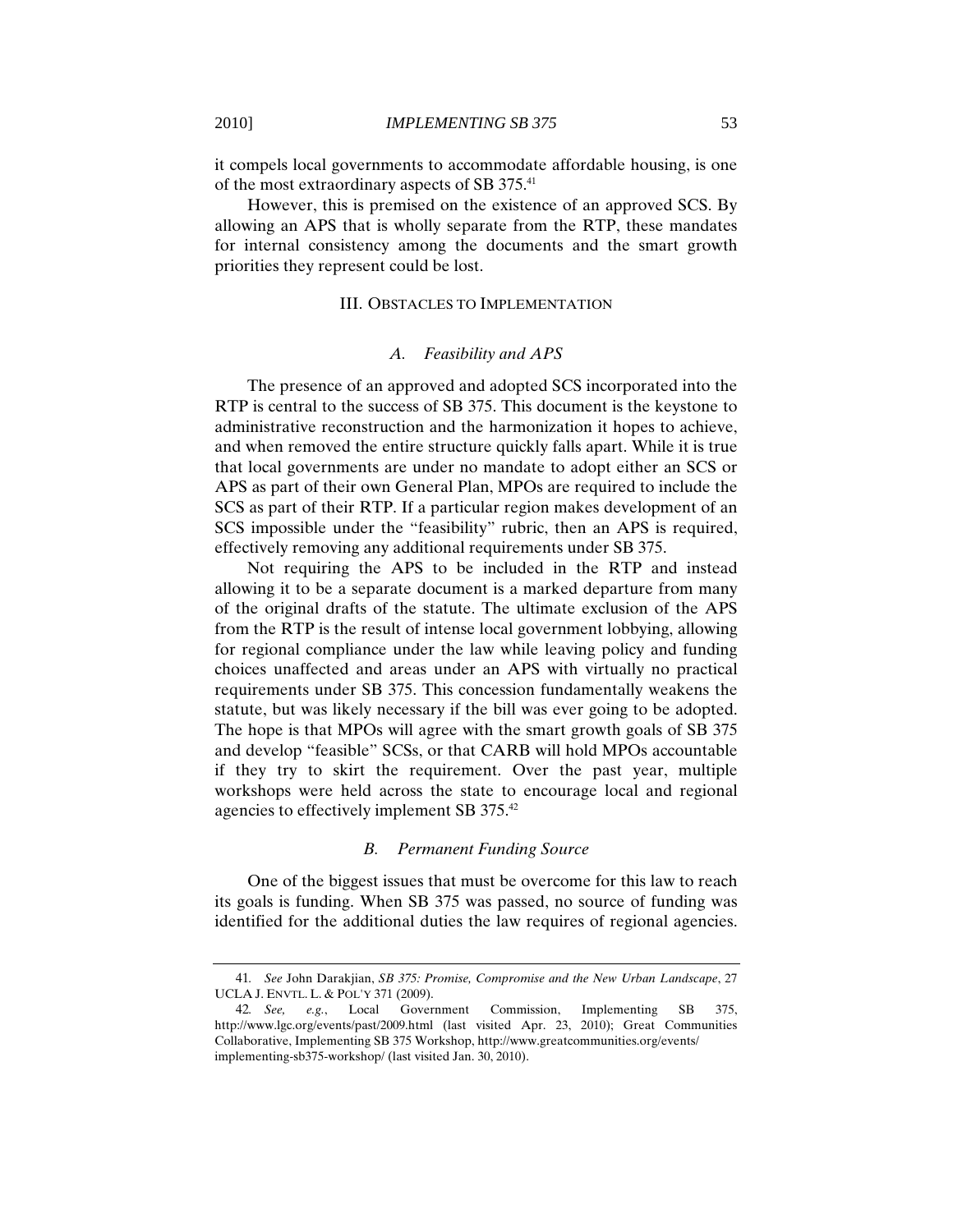Recently, the Southern California Association of Governments estimated the agency would need \$8 million to begin the implementation of SB 375, not taking into account the costs incurred by local agencies for related planning activities.43 Although the Legislature acknowledged the need for additional funding, currently the only potential source of funding identified is \$90 million in Proposition 84 funds.<sup>44</sup> However, these funds are designated for the planning and development of sustainable communities in general, and many other government activities besides SB 375 implementation are eligible for the \$90 million.45 In addition, SB 375 requires a consistent, long-term funding stream since regions have GHG emission reduction targets in both 2020 and 2035. The one-time funding provided under Proposition 84 will likely not be sufficient.

Earlier this year, Senator Mark DeSaulnier introduced SB 406, which would provide permanent funding for SB 375.<sup>46</sup> Under SB 406, if agencies elect to create an SCS, they could implement a \$1 or \$2 surcharge on vehicle registration costs. $47$  Some counties oppose this funding scheme because certain regions may be unable to pass resolutions to implement the surcharge, thus not allowing for uniform funding opportunities statewide.<sup>48</sup> Instead, they believe that since SB 375 is a state mandate, SB 406 should be amended to allow for a funding mechanism implemented by a statewide fee, rather than passing the burden to the regional governments.<sup>49</sup>

However, on October 11, 2009, Governor Schwarzenegger vetoed SB 406, stating that although "reducing greenhouse gas emissions is of utmost priority" the bill will impose a new fee on motor vehicle registration, and "such an increase should be subject to voter approval."50 Currently, SB 406 is back in the state senate's "unfinished business" file because of this veto.<sup>51</sup> The Legislature reconvened in January of 2010 and did not have the two-thirds vote of both houses required to override the Governor's veto.

In addition to a need for a permanent funding stream to support SB 375 level planning, other financial incentives will likely be needed to

<sup>43.</sup> ORANGE COUNTY TRANSPORTATION AUTHORITY SUMMARY OF SB 406 (2009), *available at* http://www.octa.net/pdf/406.pdf.

<sup>44</sup>*. Id.* 

<sup>45</sup>*. See id.*

<sup>46.</sup> ASSEMBLY COMMITTEE ON APPROPRIATIONS, COMMITTEE ANALYSIS OF SB 406 (2009), *available at* http://www.aroundthecapitol.com/billtrack/analysis.html?aid=33241.

<sup>47</sup>*. Id.*

<sup>48</sup>*. Id.*

<sup>49</sup>*. Id.*

<sup>50.</sup> Governor Schwarzenegger's SB 406 Veto Message (2009), *available at*  http://gov.ca.gov/pdf/press/2009bills/SB406\_DeSaulnier\_Veto\_Message.pdf.

<sup>51</sup>*. See* Total Capitol Bill History of SB 406, http://www.totalcapitol.com/?bill\_id=10572 (last visited Oct. 30, 2009).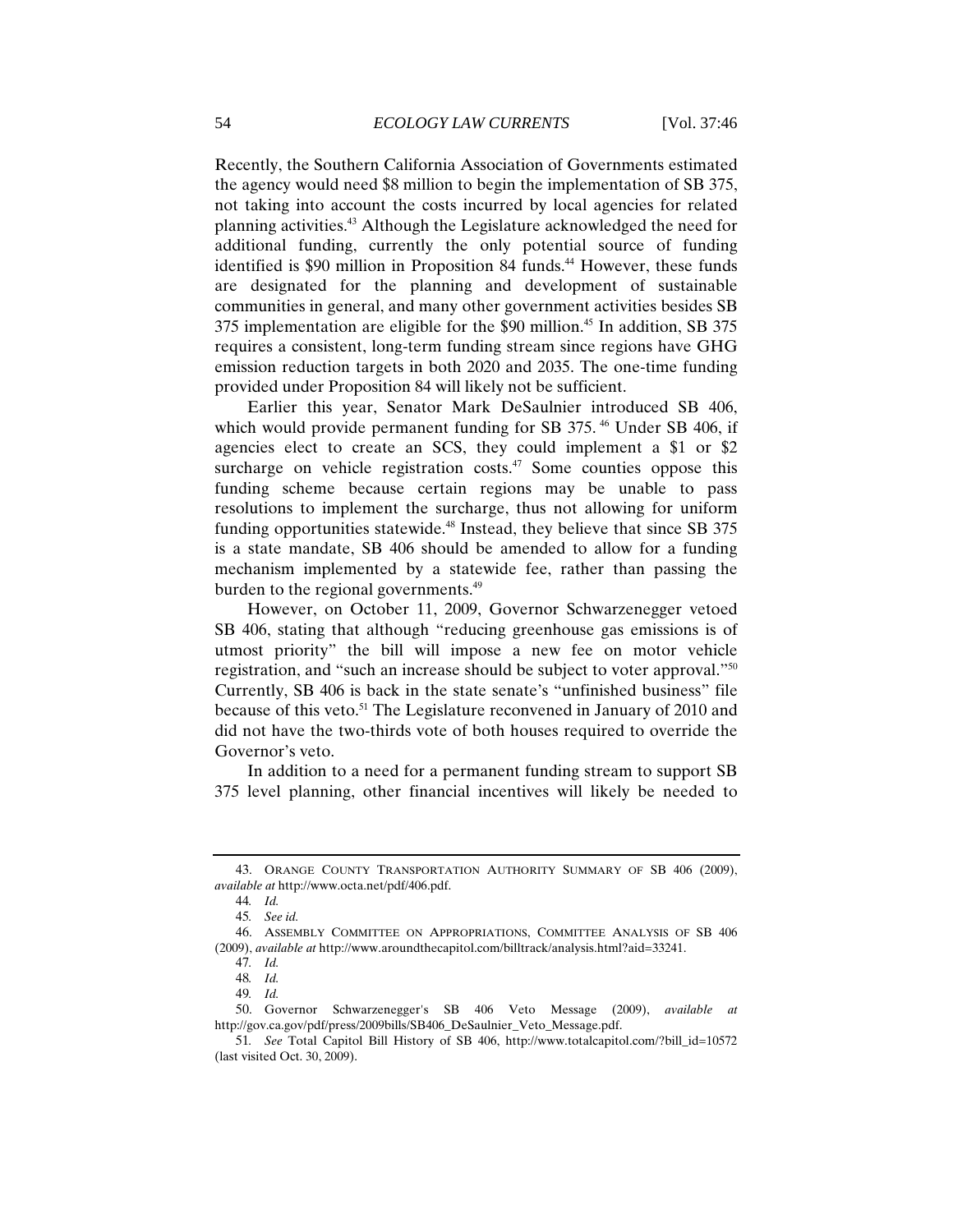encourage actual infill developers.52 Although SB 375 may remove some of the layers of red tape involved with an infill project (see CEQA exemption discussion below), money for the aged public infrastructure for infill is a huge cost which must be made cheaper. Lower permit fees, competitive grants and loans, or more tax incentives may bring more infill development.

## *C. CEQA Exemptions*

Since it is clear that SB 375 is a "carrot" rather than a "stick" statute, it is important that the incentives be strong. The availability of CEQA streamlining benefits, the promise of reduced costs, and greater regulatory certainty are vital to the implementation of SB 375. Although state transportation funding "may" be unavailable for projects outside of an SCS, many development projects would merely factor this potential cost into their project plan. However, the possibility of true CEQA reprieve is much more appealing. Unfortunately, by themselves the current SB 375 CEQA exemptions have many limitations, and some revisions are likely necessary to attract development to these transit areas. The problem is that the inclusion of CEQA streamlining benefits was one of the statute's most divisive compromises, leading to a number of environmental groups withdrawing their support. Pushing for further exceptions may alienate those environmental stakeholders still championing the statute and its goals. The Legislature should tread carefully but almost certainly will need to consider revisions to the CEQA incentives.

The most promising solutions include combining some of CEQA's other existing rules and exemptions for more powerful streamlining incentives. Some possibilities are a Master EIR for the SCS/APS, the existing infill exemption, and the "partial exemption" if coordinated with local planning. Another possibility is loosening the restrictions on what projects qualify for streamlining.

On the same day that Senator DeSaulnier introduced SB 406, California State Assembly Member Kevin Jeffries introduced AB 782 as a bill to extend the current CEQA exemptions under SB 375 to "any development project, including, but not limited to, a residential or mixeduse residential project, health facility, educational facility, retail facility, commercial job center, or transportation project."53 Although the CEQA revisions within AB 782 would allow for more successful infill development, many groups are likely to oppose this new broad definition.

<sup>52.</sup> Infill development is the planned conversion of empty lots, derelict buildings, and other available urban space for use as residential or mixed-used sites.

<sup>53.</sup> ASSEMBLY COMMITTEE ON NATURAL RESOURCES, COMMITTEE ANALYSIS OF AB 782 (2009), *available at* http://www.leginfo.ca.gov/pub/09-10/bill/asm/ab\_0751-0800/ab\_782\_cfa\_ 20090424\_133928\_asm\_comm.html.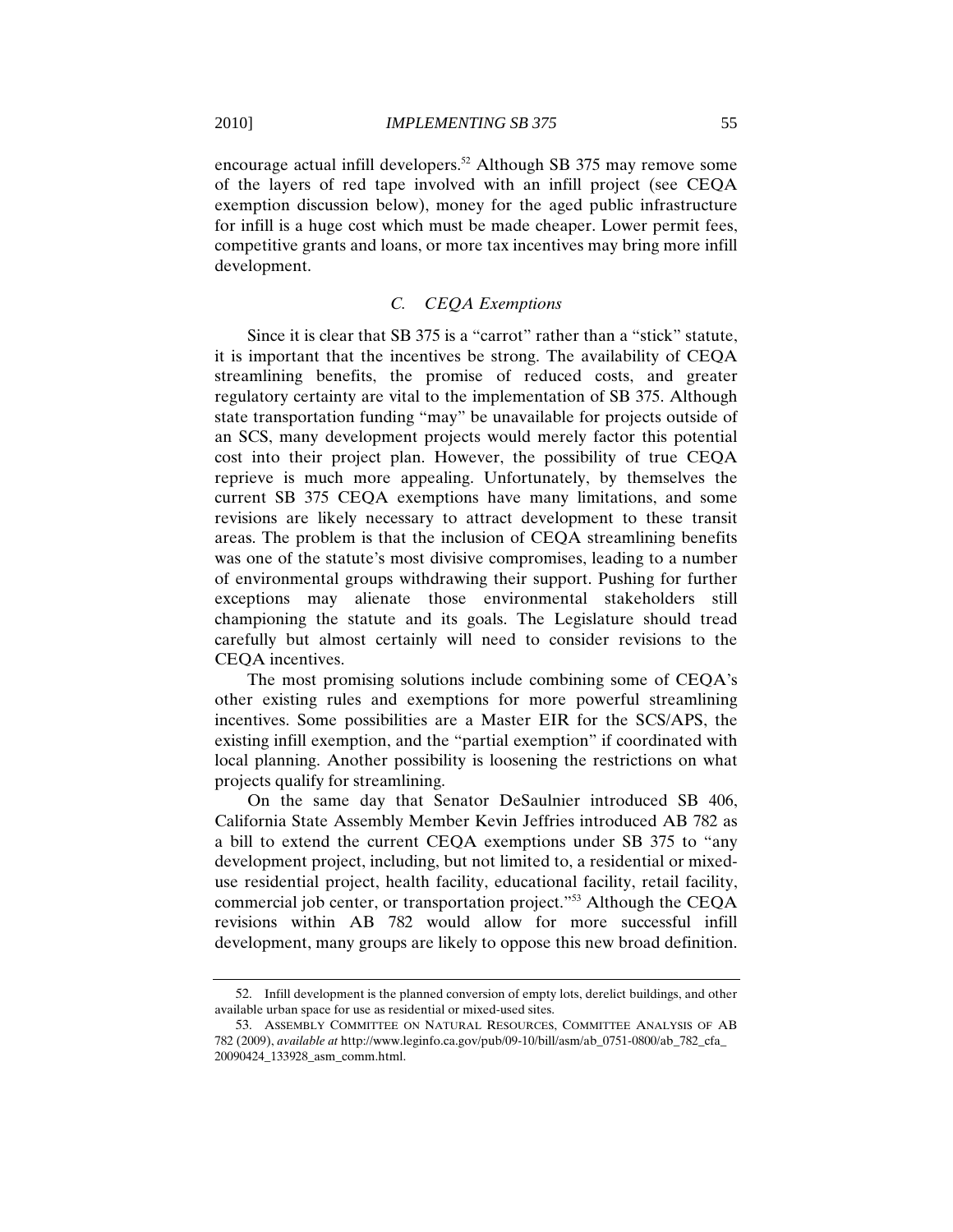In addition, other sections of AB 782 are even more controversial (including the prohibition of judicial review of CARB's acceptance of an SCS/APS or a local government agency's determination that a project is consistent with an approved SCS/APS) and are unlikely to pass through the rigorous gauntlet of SB 375 stakeholders. At the time of this Article's publication, AB 782 had failed to get the necessary votes to pass it out of committee and was not going to be considered further during the current congressional session.54

#### **CONCLUSION**

Although there are many pitfalls in successfully implementing SB 375, the mere fact that it was signed into law is a success. However, many of the concessions made to get the bill passed severely limit its power to entice transit-oriented development. As seen by the introduction of both SB 406 and AB 782, additional legislation is almost certainly necessary. Three major steps must be taken: 1) development of a permanent funding stream; 2) requirement that the APS be included in the RTP; and 3) establishment of better CEQA streamlining benefits. Funding must be made available for SB 375-level planning and for individual infill developers, either through federal recovery grants, statewide vehicle registration fees, or other creative funding opportunities at the local and regional level. In addition, the current "carrots" are not enticing enough, and without at least the small "stick" of the documents being part of the RTP, it is very likely that local governments and developers will choose to do the minimum required under SB 375.

The passage of this bill brought the most unlikely groups to the table, and they need to continue to work together to make the final big concessions that they were unwilling to make last year. Although environmentalists do not want additional CEQA exemptions, the cities and developers do not want the mandate to adopt a plan under the RTP. Both of these things need to happen if SB 375 is ever going to be anything more than "the little statute that could."

However, as the legislation is currently written, it is the willingness of MPOs to adopt an SCS that meets GHG reduction targets that is critical to the success of SB 375. Over the next year, continued communication between CARB and the MPOs will help foster this willingness. In addition, local constituents who are in favor of infill development must be mobilized to become an active voice in these decisions. Even though the decision to comply with SB 375 is driven by incentives and not mandates, there is the strong possibility that these smart-growth goals may be achieved by new social and market forces.

<sup>54</sup>*. See* Around the Capitol Bill History of AB 782, http://www.aroundthecapitol.com/Bills/ AB\_782/ (last visited Feb. 13, 2010).